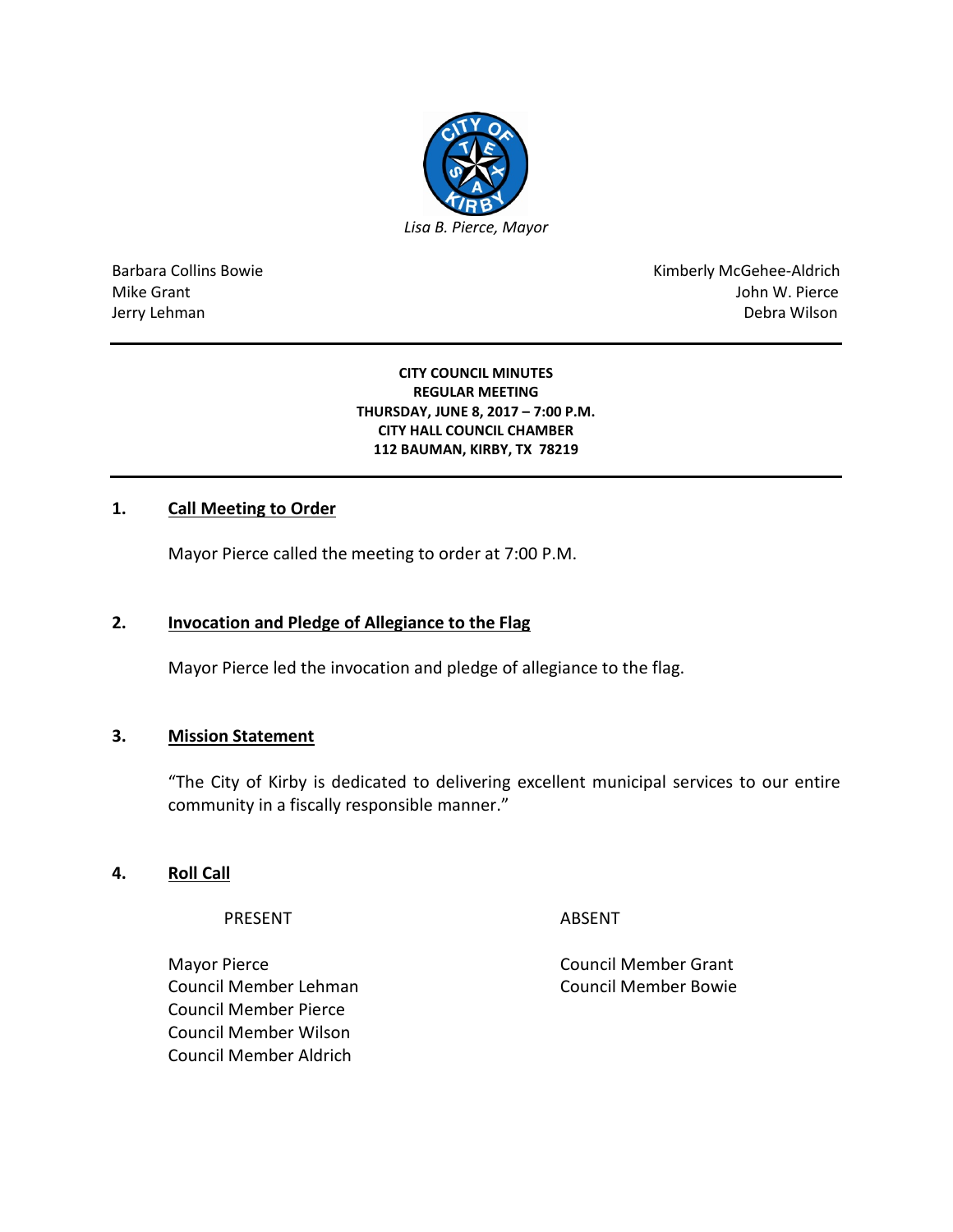#### **5. Citizen Participation**

1. Sam Richardson – He introduced Commander Robert Martinez, VFW Post 2059. Commander Martinez gave a brief background on himself. Sam Richardson announced upcoming events that the VFW Post 2059 will be hosting.

2. Sam Richardson – He spoke on behalf of Boy Scout Troop 412 and said VFW Post 2059 will be their sponsor. He gave an update on when the meetings take place and upcoming events. The Boy Scouts will be taking care of recycling at the park.

### **6. Consent Agenda**

## a. Approval Of Regular Meeting Minutes – May 25, 2017

Council Member Wilson moved to accept the Consent Agenda, seconded by Mayor Pro-Tem Lehman. With all voting, "aye" the motion carried.

### **7. Public Hearing**

## a. Public Hearing On The Need To Continue The City Of Kirby Curfew Ordinance Found In Chapter 13 Of The City Of Kirby Code Of Ordinances

Mayor Pierce opened the public hearing at 7:10 P.M.

There being no proponents or opponents to speak, Mayor Pierce closed the public hearing at 7:11 P.M.

## **8. Discussion and Possible Action Items**

a. Discussion And Possible Action To Consider A Proposal For Civil Engineering Services For Happiness Lane and Arneson Drive Water Main Replacements

City Manager Vernon stated the projects would be bid jointly and Ford Engineering proposed a cost of \$44,810 for civil engineering services for Happiness Lane and Arneson Drive water main replacements.

Council Member Aldrich moved to accept the proposal for civil engineering services for Happiness Lane and Arneson Drive for water main replacements by Ford Engineering in the amount of \$44,810; seconded by Mayor Pro-Tem Lehman.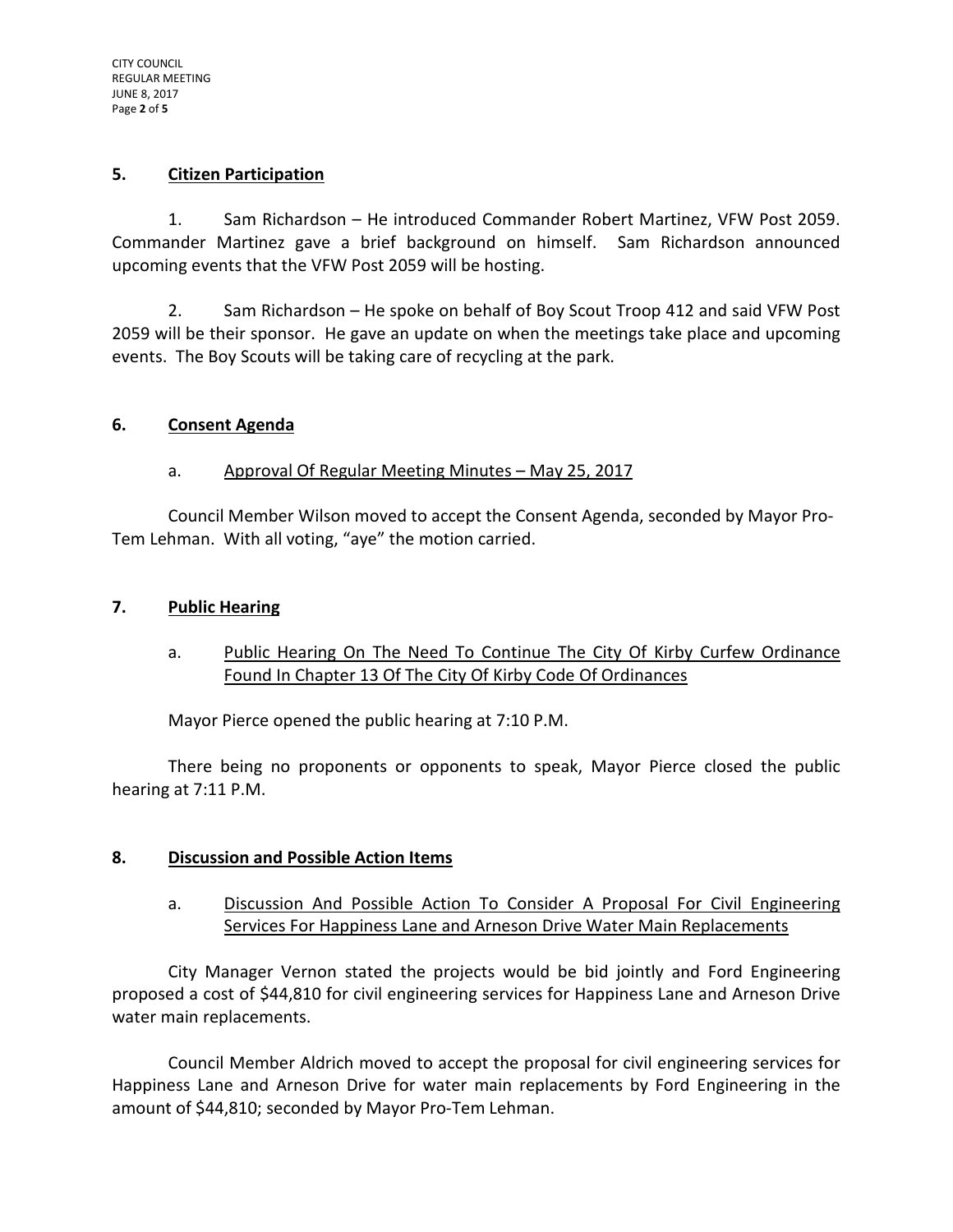The vote was as follows: 3-2-0 (Council Member Pierce and Mayor Pierce abstained). This item will be brought before Council on June 22, 2017 because our City Charter requires the affirmative vote of four or more persons holding Council positions.

# b. Discussion And Possible Action To Consider Establishing A Kirby Senior Center Strategic Planning Committee

Mayor Pro-Tem Lehman moved to establish the Kirby Senior Center Strategic Planning Committee; seconded by Council Member Aldrich.

Mayor Pierce stated Council Member Bowie and Council Member Wilson had asked to be considered as the Council representatives. The Committee would consist of two Council Members, three members from Kirby Senior Center and two at large members.

Mayor Pierce said she would prefer that meetings be held after 5:30 P.M. to allow other members that may work during the daytime time to arrive. She said there would be more involvement if the meetings would be held after 5:30 P.M. at city hall.

With all voting, "aye" the motion carried with a 5-0 vote.

# c. Discussion And Possible Action To Appoint Member(s) To The Kirby Senior Center Strategic Planning Committee

Mayor Pro-Tem Lehman moved to appoint Council Member Bowie and Council Member Aldrich, City Manager Vernon and Senior Center Manager Norma Hamby to the Kirby Senior Center Strategic Planning Committee; seconded by Council Member Wilson.

This item will be brought back to Council to consider three members from the Kirby Senior Center and two at large members.

With all voting, "aye" the motion carried with a 5-0 vote.

d. Discussion On The Need To Continue Ordinance No. O-2014-752 Relating To A Curfew For Any Person Under The Age Of Seventeen Years During Certain Hours, Making It Unlawful For Any Parent Or Person In Loco Parentis Entitled To Custody Or Control Of A Minor To Violate This Ordinance And Imposing Penalties

Chief Bois, Police Department stated the Police Department is comfortable with the current ordinance as written. It has served them well over the past couple of years. There were not any State modifications that would require the ordinance to be amended.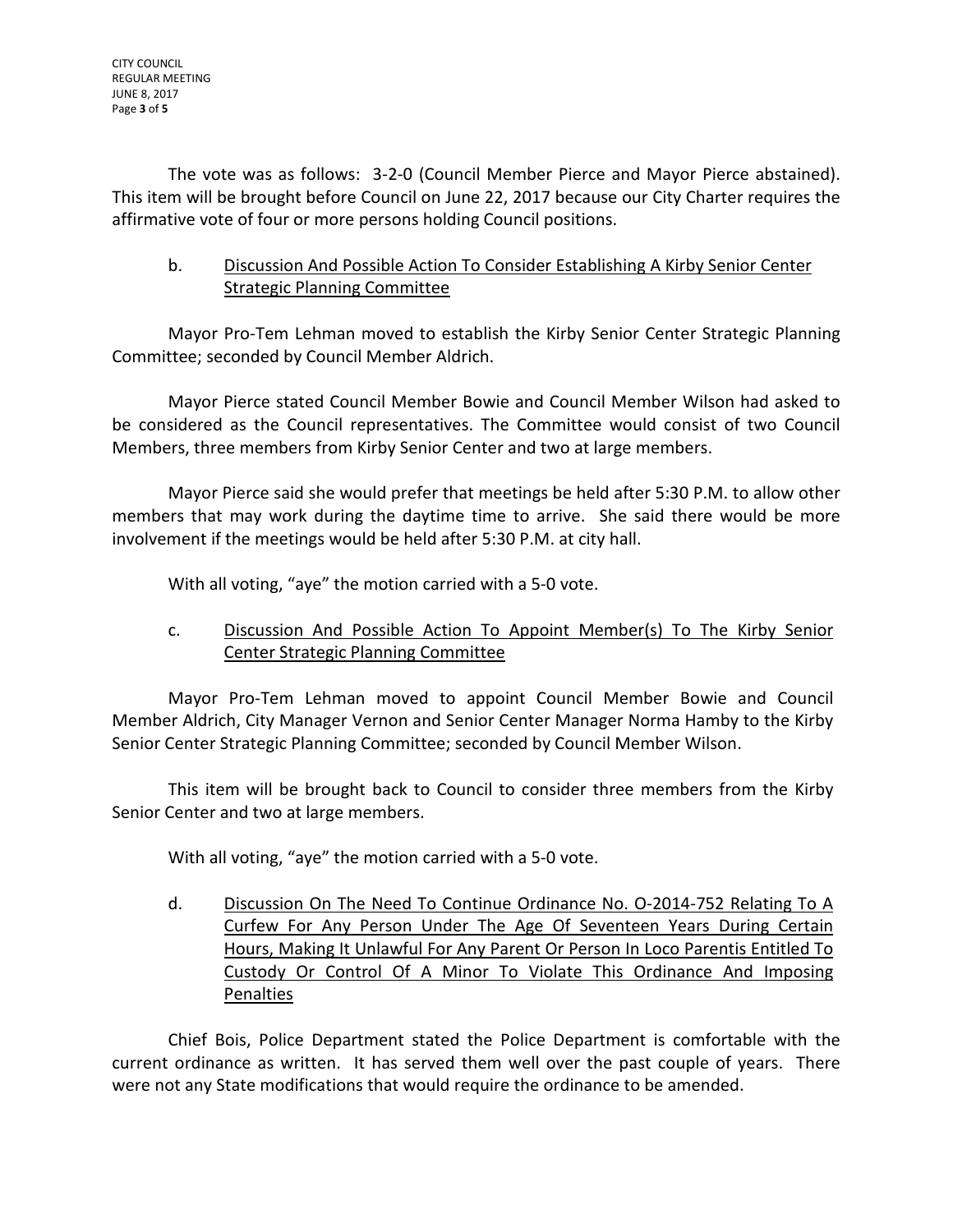# e. Discussion And Possible Action To Accept Mark Welch's Resignation From The Parks and Recreation Committee

Council Member Aldrich moved to accept Mark Welch's resignation from the Parks and Recreation Committee; seconded by Council Member Wilson.

With all voting, "aye" the motion carried with a 5-0 vote.

f. Discussion And Possible Action To Accept Phoebe Ballard's Resignation From The Parks and Recreation Committee

Council Member Aldrich moved to accept Phoebe Ballard's resignation from the Parks and Recreation Committee; seconded by Council Member Wilson.

With all voting, "aye" the motion carried with a 5-0 vote.

g. Discussion And Possible Action To Appoint Member(s) To Fill Vacancies On The Parks And Recreation Committee

Council Member Aldrich moved to table this item; seconded by Mayor Pro-Tem Lehman.

With all voting, "aye" the motion carried with a 5-0 vote.

## **9. Requests and Announcements**

# a. Requests By Mayor And Council Members For Items To Be Placed On Future City Council Agendas And Announcements On City Events/Community Interests

Council Member Wilson – She asked if there are any reservations from daycares to use the pool on Tuesdays. City Manager Vernon said there is one for Tuesday mornings. Council Member Wilson asked if the pool could be open to the public on Tuesday afternoons. City Manager Vernon said this is being addressed. A cost assessment and scheduling discussions are being addressed for afternoon swimming. Council Member Wilson thanked City Manager Vernon for addressing the garbage that was left on Seguin Road. Also, the vacant fields on Springfield need to be mowed. The Beautification and Recycle Committee wants to recognize businesses for keeping their property clean.

Mayor Pro-Tem Lehman – He said as a member of the Economic Development Committee he distributed questionnaires to businesses. He said the owner of one of the